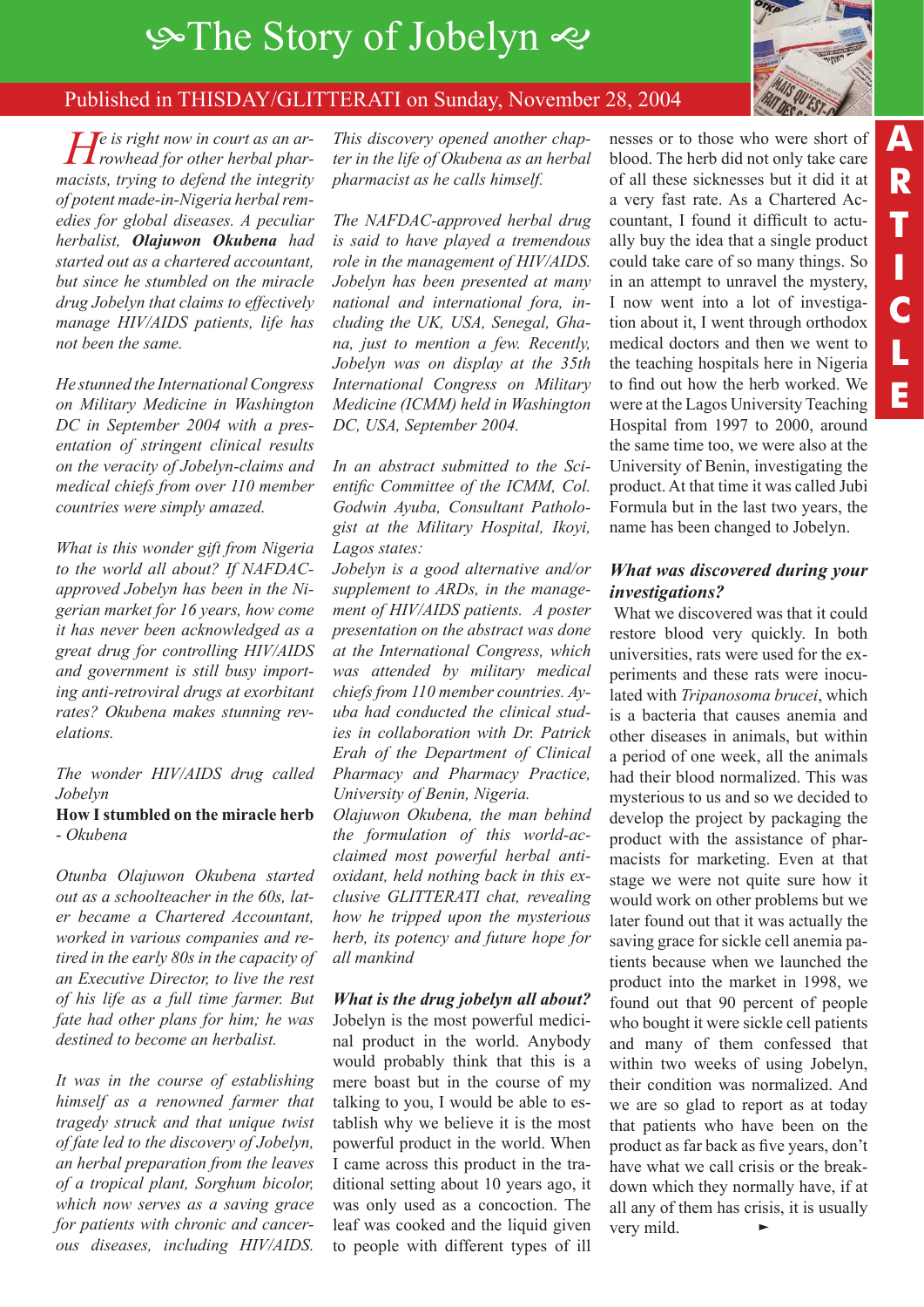# **S**The Story of Jobelyn

#### Published in THISDAY/GLITTERATI on Sunday, November 28, 2004

#### *What other diseases or illnesses can jobelyn cure?*

We have tried the herb on so many things, apart from sickle cell anemia. It has been tried on diabetes and to our utmost surprise, we discovered that within four weeks, patients with diabetes have their sugar level normalized. We also tried it on arthritis and we discovered that at least, it takes care of about 90 percent of those who have arthritis, there are quite a few exceptions, about less than 10 percent of those who have very chronic arthritis and we are still developing another product that would take care of that. We have also tried the product on those who have different types of cancer. For breast cancer, we have many patients, who have been completely healed, not a question of just treating them. We have also tried it on those who have leukemia.

Our recent trial has been on HIV patients. In our clinic, Health Forever Limited, we decided to try it on HIV patients. Initially, we tried it on six patients and within one month, their condition improved so much that those of them who had opportunistic infections on their bodies like rashes, had it disappeared, they started putting on weight and those of them who went for laboratory test found out that their CD4 count was increasing. So it was in the process of doing this that we were introduced to the Pathologist at the Military Hospital in Lagos, Col. Godwin Ayuba, who became so interested in this product and decided to try it on some patients. So in May 2003, he started the trial on 64 patients, which he divided into three groups. The first group were those who were on anti-retroviral drugs alone; the second group were those who were on the combination of the antiretroviral drug as well as our product, Jobelyn; and the last group were those who were just on Jobelyn alone. Within a period of three months during which the experiment/investigation was carried out, all the patients in all the groups, had their CD4 count increasing at a dramatic rate.

We also discovered that those who really did better were those on Jobelyn alone. Some of them had their blood count increase up to 600%, and then followed by those who used the combination. This made the man to submit an abstract to the conference of International Congress on Military Medicines (ICMM).

After the abstract was sent to the United States, he was invited to make a poster presentation which took place in September this year. We were all there to present the poster at a conference attended by over 100 member-countries with over 3,000 delegates and most of the delegates were surprised that people could now be talking of a herbal medicine that takes care of HIV.

It was unheard of, most especially when the situation has gone to a stage when it was almost a crime for anybody to come up and declare openly that you have an herbal medicine that can take care of HIV. But we made the presentation there, which generated a lot of interest.

When we came back, it was published in a lot of papers and nobody has been able to challenge us because the patients, who are just on maintenance doses right now are still well and alive. We were still curious on how a single product could take care of every sickness and so we went on with our investigation, during which we discovered that scientists are also moving towards the same direction, making research on how human beings can double their life span.

The normal life span is about 70 years, but they have now come to the conclusion that it is possible for human beings to live up to 150 years and in the course of their investigation, they found out that what is actually reducing man's life span is what they call free-radical. Free-radicals are those things that make people age and break down with diseases. I am 62 years old now, but you can still see that my skin is still radiant.

 It has been discovered that the remedy for this is what we call antioxidants. So scientists are now trying to produce antioxidants so that when human beings take them in the long run, it would reverse the ageing process and make them live longer and better. Antioxidants are present in so many natural things - fruits, vegetables and red wine. That is why those who live on vegetables and other natural foods live better and longer.

We employed the services of a laboratory in Germany and in the USA and behold we found out that Jobelyn is the most powerful natural antioxidant so far, even more powerful than Vitamin C and of course we have documented evidence on these claims. There are two different packages for Jobelyn and why it is so is because in foreign countries, they have very strict regulation for packaging herbal medicine. In Nigeria, it is a different ball game, so the package that we market in Nigeria is a lot different but basically the same product is in the two different packages.

### *Having proved that it can cure hiv, why doesn't it have the appellation on it?*

There is what I would call a conflict right now. The World Health Organization declared that 80% of people living in the developing world, live and survive on traditional medicine, which means there must be something in it. But on the other hand, the orthodox doctors, even in the developing countries, are making people to believe that there is nothing in traditional medicine. As a result, it is like we are committing a crime to even mention that we have a traditional medicine that take care of HIV, not to talk of going to put it on the label. So by law, we cannot put anything on the label to indicate that it is curing anything, but we are only hoping that in a matter of time when it becomes so clear to everybody, no one would be able to stop us from putting that appellation on Jobelyn.But with what is on ground now, we are not claiming anything bogus; we have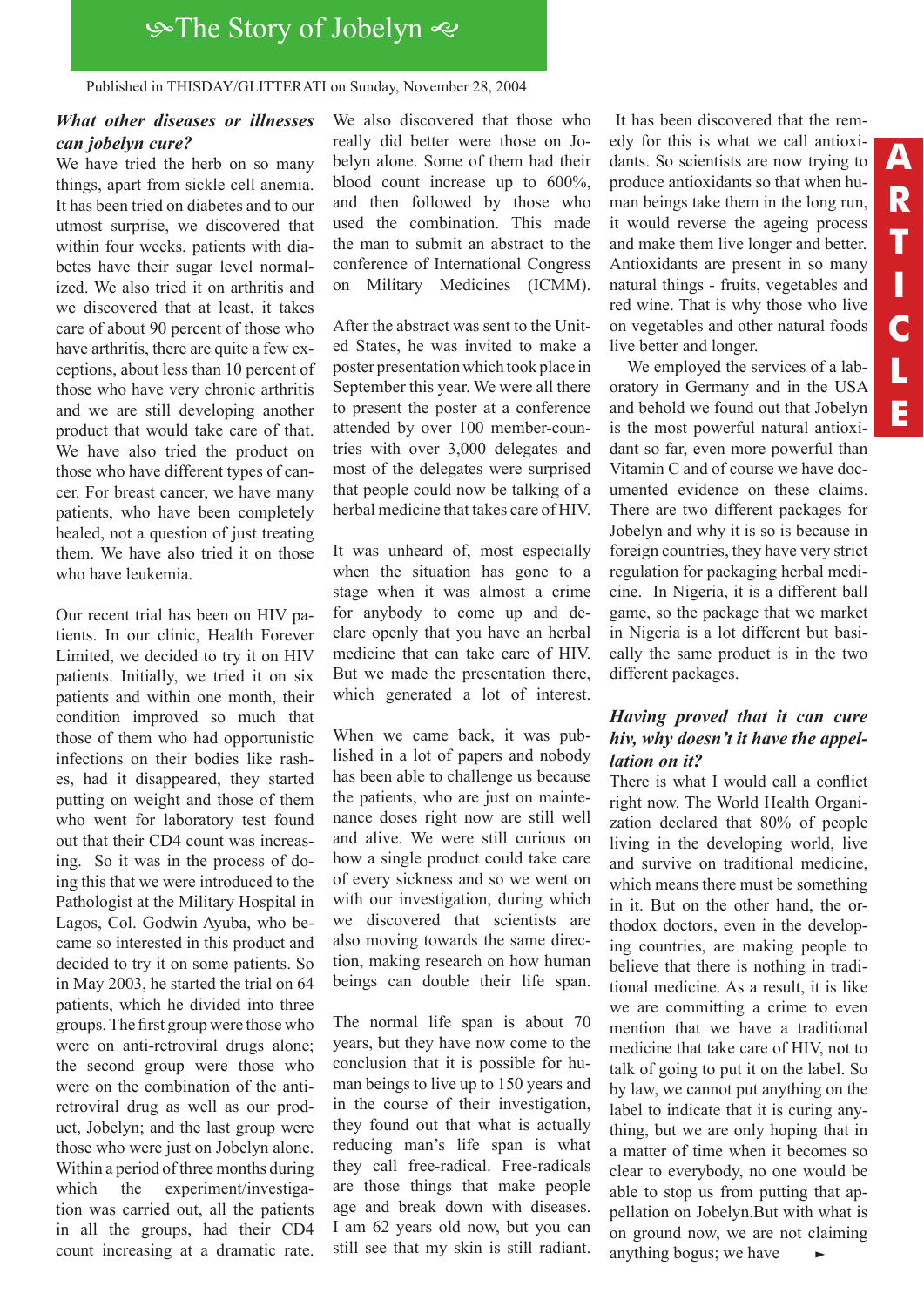## The Story of Jobelyn The Story of Jobelyn

Published in THISDAY/GLITTERATI on Sunday, November 28, 2004

exhibited this in the United States through scientific means and of course if anybody has anything against it, let the person come out and disprove it but so far, nobody has been able to challenge us. Many patients keep patronizing us because when something is good, it advertises itself, especially here. Most of those who go to the research centre in Lagos for HIV test already have Jobelyn in their pockets because they know it is good.

#### *Can it cure hiv/aids?*

Cure is a very broad word. It is like you are moving from the ground level and you then bypass the moon and start talking of Mars or Pluto. This is a disease of the immune system that devastates people and renders them useless at various stages. The anti-retroviral drug is only just to assist them to live a better life not that it cures HIV/AIDS, but like the World Health Organization has since declared that what will cure HIV/AIDS, will come from the tropical forests of Africa. So we do not doubt the possibility that it could cure HIV/AIDS. Even then, cure comes in various stages. For example, somebody whose immune system has been down and is having rashes all over and is coughing and the CD4 count which is the real indicator has gone down from an average of about 450 to below 200. Of course with the low CD4 count, the more the chances of the man dying from cough, pneumonia or anything. But we now have a product, which within three weeks, reverses the situation completely. Can you equate this to cure or not, even though he might still test positive? We believe that over time, maybe within a year, all the various problems in the body of the patient would have become normalized, though the patient may still test HIV positive even after a few months of being normal. We have not established that but it is our expectation that if a patient continues to get better and better, with every condition being normalized, if a patient keep that status for six months it could be regarded as a cure.

#### *You said you have done a lot of research or investigation on this herb. What is your medical background like?*

I am an accountant by profession but my children who work with me on this project are qualified. My son is a chemical engineer, my daughter, a medical doctor and I have another son who does Business Administration in the USA and then another one is a lawyer who is representing us in the USA and then we have a team of scientists working for us as well. Again we contract out all our research works to research laboratories both within and outside Nigeria. We have also, a group of pharmacists who do all the scientific work for us.

#### *How did you come about the formulation of the drug?*

I would say I discovered the drug in the concoction form and I would also say that my discovery of this herb was by divine chance. I am over 62 years of age now. I started my life as a primary school teacher before I went to him Teachers Training College where I obtained a Grand II Teacher certificate in 1960. From 1960 to 1963, I studied privately and qualified as a Chartered Secretary and from 1964 to 1967, I also studied privately and became an Accountant in 1967 June. As that time, I was the Vice Principal of Jibowu High School, which was called Premier College at that time. I later worked as an accountant with the Guinness Nigeria Limited and resigned in 1974. I also so worked with other companies after that but retired in 1983 as an Executive Director and then went into full time farming. It was in the process that I was attacked in my farm. It was the attack that led the foundation to where I am today.

#### *Who attacked you?*

I was attacked by armed robbers or assassins. I was shot in the head but I didn't die. It was in the process of seeking alternative treatment that I was introduced to an herbalist that used this particular herb in curing almost everybody.

#### *Did you go to the herbalist for a cure?*

No, I wasn't there to be cured but just to investigate alternative sources of treatment. I wasn't interested in herbs at all. So it was when I was with this man in the process of learning about these alternatives that I saw that many people came to him; orthodox doctors, nurses and many other people were coming to him and he was using the same product (disguised) in curing different ailments and they were getting well in just a few days and that was how I got interested in the herb. It wasn't even because I was interested in commercializing it. I wanted to find out how it was possible for a simple herb to perform such diverse wonders. That was how I found myself involved and the more interested I was in it. It even got to a stage that I abandoned my agricultural projects, because I found out that I was diverting my working capital into the research. I knew that it would not appeal to the elite and scientists in the form it was discovered, so I thought that if I could present it in a better form, it would do a lot of good. So we now turned it into a capsule form and in that capsule form, it could be dissolved and of course there is one thing that is mysterious about it and I am going to demonstrate it to you now. (He goes about pouring a capsule of Jobelyn into a glass of water, which after it diffused was as red as real blood) You see, it acts like blood in the cell and the beautiful thing about it is that it does not have any sour taste. It is not only for those who are sick but also for those who believe that they are well because it energizes the body and repairs the blood at a very fast rate and scientists have already indicated that it can be a great substitute for blood transfusion. It is good for the aged people as well.

#### *Has this new project of yours changed your fortune?*

I thank God but everything about life is not just about money. It gives me joy to have thousands of